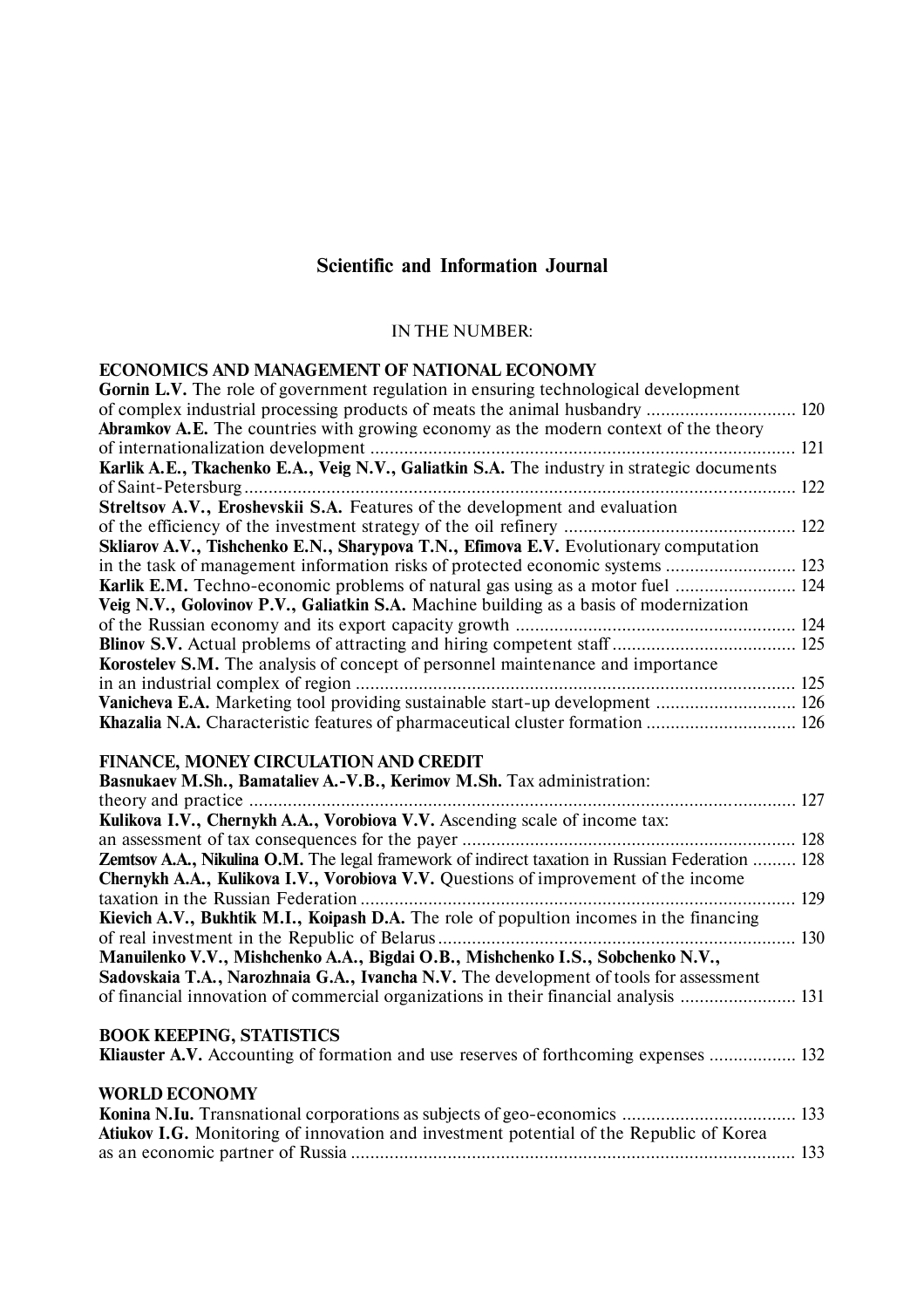| 120 English Version | Economic        | 3(148) |
|---------------------|-----------------|--------|
|                     | <b>Sciences</b> | 2017   |

## **ECONOMICS AND MANAGEMENT OF NATIONAL ECONOMY**

## **THE ROLE OF GOVERNMENT REGULATION IN ENSURING TECHNOLOGICAL DEVELOPMENT OF COMPLEX INDUSTRIAL PROCESSING PRODUCTS OF MEATS THE ANIMAL HUSBANDRY**

© 2017 Gornin Leonid Vladimirovich PhD in Economics, Deputy Minister The Ministry of Finance of the Russian Federation 6g, Ilinka str., Moscow, 109097, Russia E-mail: priemnaya\_Gornin@minfin.ru

The objective of the state science and technology policy, regulatory task of ensuring, basic tools, types and forms of state support for technological development complex industrial processing the animal of meats husbandry products.

*Key words:* complex industrial processing the animal of meats husbandry products, state scientific and technological policy, government support for technological development, the direction of applied research, scientific and technical education, training areas, the types of scientific and technical services.

The objective of the state science and technology policy, regulatory task of ensuring, basic tools, types and forms of state support for technological development complex industrial processing the animal of meats husbandry products. The most significant types of scientific and technological activities in relation to this complex classified as applied research, scientific and technical education and training and the provision of scientific and technical services - engineering, consulting and information. The study developed necessary for the development of the complex in the direction of applied research (use of the results of basic research in the field of biotechnology, organic and inorganic chemistry, management, development of new deep processing production technology, sociological research, etc..), For the development of education offered to open new specialties and undergraduate areas, students who receive technological specialization, deepening economic knowledge in the field of organization and management, commercial and international activity of the industrial enterprise. In order to improve the scientific and technical services offered to create scientific and technical libraries, organize quality control of its products and to develop information and advisory services to support small business. Among the areas of state support for the technological development of the complex industrial processing the animal of meats husbandry products marked by: the maximum possible increase in the funding of scientific research, the formation of the state order for training of specialists on a budgetary basis, funding for training of teachers, students, employees of scientific institutions in the Russian and foreign companies, open and complete the necessary equipment of laboratories carrying out independent scientific assessments of major projects funded by the state, the creation of information infrastructure of scientific institutions, remuneration, ensuring a high level of activity of researchers.

## *References*

1. Gritsenko G.M. (2013) Background of the development of agricultural cooperatives in consumer. *Bulletin of the Altai State University*, 8, рp. 153-157.

2. Russia by the Numbers. 2015: Short Statistical Book (2016). Rosstat. Moscow, 558 p.

3. On the Interstate program of innovation cooperation of CIS member states for the period up to 2020. Decision of the Council of CIS Heads of Government. Adopted in Sank-Petersburg 18.10.2011. Available from: http://official.academic.ru/18581.

4. Gazizullin F.G., Gazizullin N.F. (2013) Innovative and institutional breakthroughs - dominant Russian economic development in the new industrialization. *Problems of Modern Economics*, 2, pр. 27-30.

5. Bliakhman L.S. (2014) Problems of modernization and transition to innovative economy. *Problems of modern economics*, 2 (50), pр. 7-19.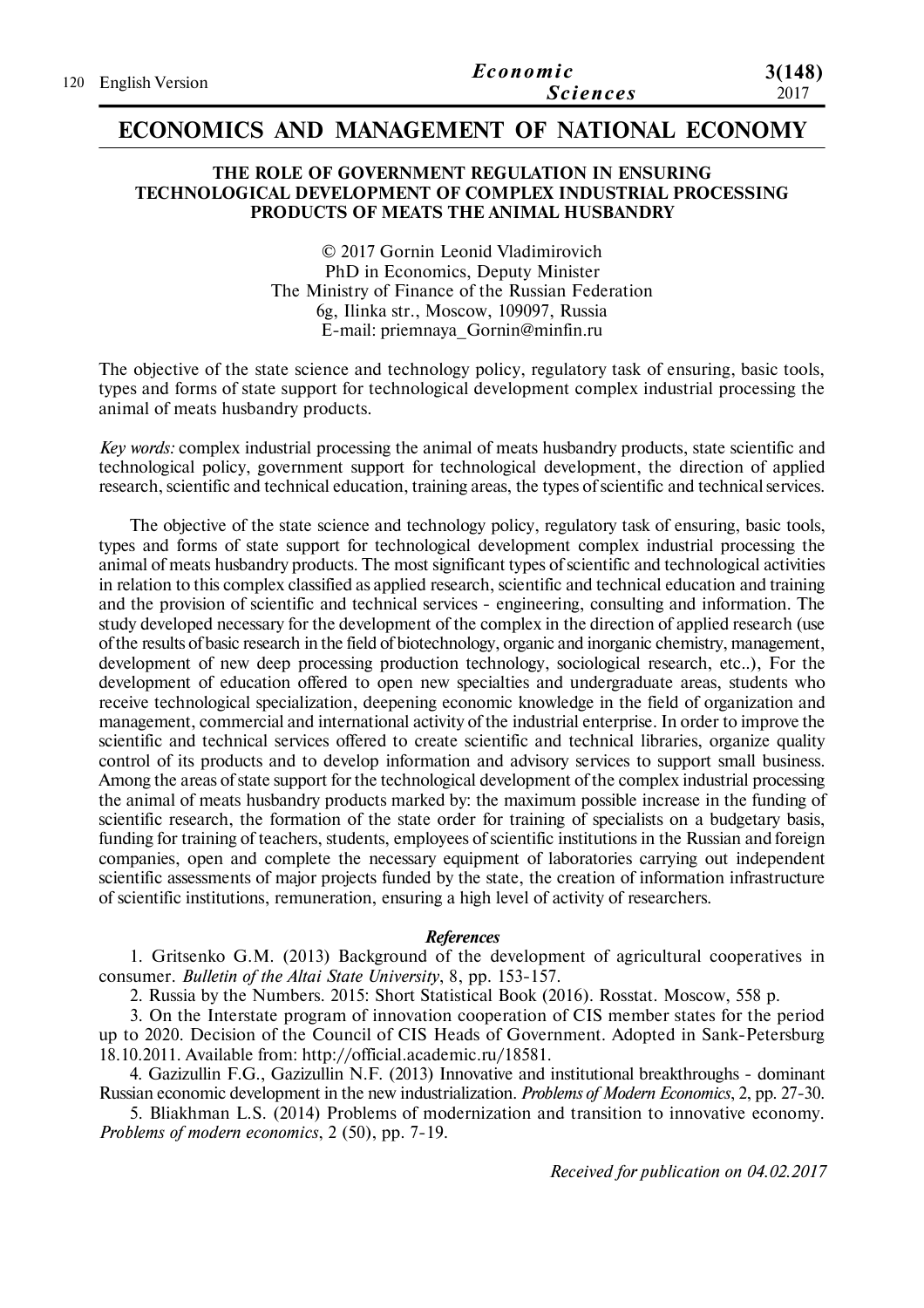| <b>English Version</b> | Economic        | 3(148)      |
|------------------------|-----------------|-------------|
|                        | <b>Sciences</b> | 1/1<br>2017 |

## **THE COUNTRIES WITH GROWING ECONOMY AS THE MODERN CONTEXT OF THE THEORY OF INTERNATIONALIZATION DEVELOPMENT**

© 2017 Abramkov Alexander Evgenievich Saint-Petersburg State University of Economics 21, Sadovaia str., St. Petersburg, 191023, Russia E-mail: keiup2074@mail.ru

International strategy is dynamic due to the pressures from external environment and changing intra-firm factors which makes the company to modify strategic plans. Existing theories do not always reflect specifics of the internationalization of companies from emerging economies. Based on the analysis of the evolution of concepts of emerging multinational companies' strategy, the importance of the investigation of dynamic change of the Russian multinationals' strategy (e.g. change or combination of their operation methods) is highlighted in the article.

*Key words:* internationalization, multinational company, emerging economy, research, Russia.

#### *References*

1. Pillania R.K., Fetscherin M. (2009) The state of research on multinationals and emerging markets. *Multinational Business Review*, 17 (2), рр. 1-11.

2. Panibratov A., Verba C. (2011) Russian banking sector: Key points of international expansion. *Organizations and Markets in Emerging Economies*, 2 (1/3), рр. 63-74.

3. Luo Y., Tung R.L. (2007) International expansion of emerging market enterprises: A springboard perspective. *Journal of International Business Studies*, 38, рр. 481-498.

4. Rasiah R., Gammeltoft P., Jiang Y. (2010) Home government policies for outward FDI from emerging economies: Lessons from Asia. *International Journal of Emerging Markets*, 5 (3/4), рр. 333-357.

5. Kouznetsov A. (2009) Country conditions in emerging markets and their effects on entry mode decisions of multinational manufacturing enterprises. *International Journal of Emerging Markets*, 4 (4), рр. 375-388.

6. Cuervo-Cazurra A., Genc M. (2008) Transforming disadvantages into advantages: Developingcountry MNEs in the least developed countries. *Journal of International Business Studies*, 39, рр. 957-977.

7. См.: Kerin R.A., Varadarajan P.R., Petersin R.A. (1992) First-mover advantage: A synthesis, conceptual framework, and research propositions. *Journal of Marketing*, 56 (4), рр. 33-52.

8. Lieberman M.B., Montgomery D.B. (1998) First-mover (dis)advantages: Retrospective and link with the resource-based view. *Strategic Management Journal*, 19 (12), рр. 1111-1125.

9. Frynas J.G., Mellahi K., Pigman G.A. (2006) First mover advantages in international business and firm-specific political resources. *Strategic Management Journal*, 27, рр. 321-345.

10. Mihailova I., Panibratov A. (2012) Determinants of internationalization strategies of emerging market firms: A multilevel approach. *Journal of East-West Business*, 18(2), рр. 157-184.

11. Macharzina K., Engelhard J. (1991) Paradigm shift in international business research: From pertist and eclectic approaches to the GAINS paradigm. *Management International Review*, 31, рр. 23-43.

12. Johanson J., Vahlne J.-E. (1990) The mechanism of internationalisation. *International Marketing Review*, 7(4), рр. 11-24.

13. Buckley P.J., Ghauri P.N. (eds.) (1993) *The Internationalization of the firm: A Reader*. London.

14. Nordström K. (1991) The Internationalization process of the firm: Searching for new patterns and explanations. Stockholm.

15. Benito G.R.G., Welch, L.S. (1994) Foreign market servicing: Beyond choice of entry mode. *Journal of International Marketing*, 2 (2), рр. 7-27.

16. Petersen B., Welch L.S. (2002) Foreign operation mode combinations and internationalization. *Journal of Business Research*, 55, рр. 157-162.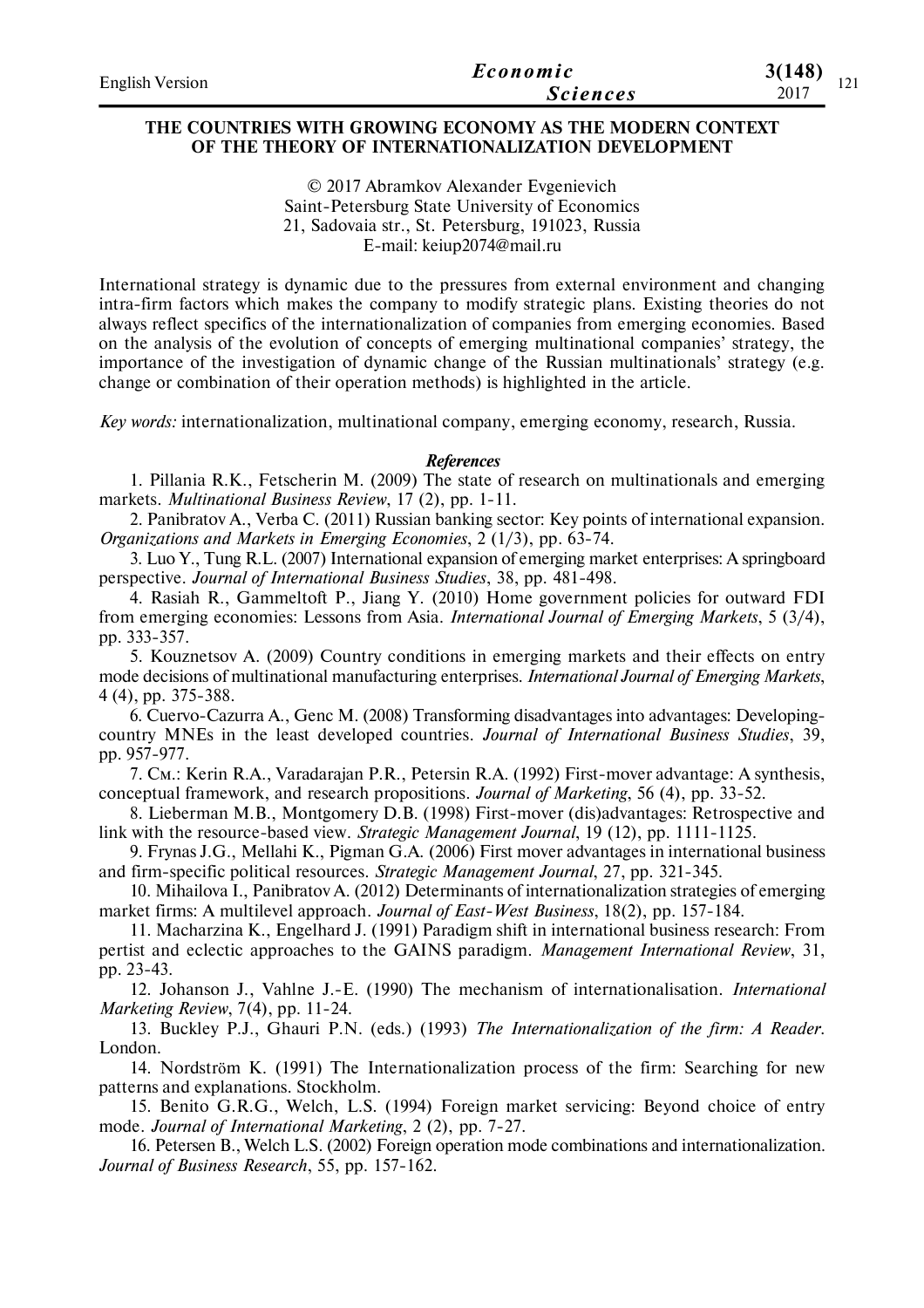|                     | Economic        | 3(148) |
|---------------------|-----------------|--------|
| 122 English Version | <b>Sciences</b> | 2017   |

17. Benito G.R.G., Petersen B., Welch L.S. (2009) Towards more realistic conceptualisations of foreign operation modes. *Journal of International Business Studies*, 40, рр. 1455-1470.

18. Autio E., Sapienza H.J., Almeida J.G. (2000) Effects of age at entry, knowledge intensity, and imitability on international growth. *Academy of Management Journal*, 43(5), рр. 909-924.

19. Rugman A., Verbeke A. (2008) A new perspective on the regional and global strategies of multinational services. *Management International Review*, 48 (4), рр. 397-411.

20. Panibratov A. (2012) *Russian Multinationals: From Regional Supremacy to Global Lead*. London; New York.

*Received for publication on 02.02.2017*

### **THE INDUSTRY IN STRATEGIC DOCUMENTS OF SAINT-PETERSBURG**

© 2017 Karlik Alexander Evseevich

Doctor of Economics, Professor, Head of chair of Economics and Management of Enterprises and Production Complexes

© 2017 Tkachenko Elena Anatolievna

Doctor of Economics, Professor

© 2017 Veig Natalia Vasilievna

PhD in Economics, Associate Professor

Saint-Petersburg State University of Economics

21, Sadovaia str., St. Petersburg, 191023, Russia

© 2017 Galiatkin Sergei Alexandrovich

head of planning and economic Department

JSC "Plant named after M. I. Kalinin"

1, Uralskaia str., Saint-Petersburg, 199155, Russia

E-mail: Karlik1@mail.ru, eletkachenko@yandex.ru, Veig\_natalia@mail.ru,

sergeygalyatkin@inbox.ru

In article genesis of strategic documents of St.-Petersburg from the point of view of city industrial production development is considered. It is shown, that in spite of the fact that the industry is general branch of St.-Petersburg, it has not taken a worthy place in strategic documents. The last version of Strategy of social and economic development of St.-Petersburg is critically analyzed. Necessity of development of the industry as strategic choice of a city is proved.

*Key words:* strategy, the strategic plan, the concept, the industry, an industrial complex.

*Received for publication on 05.02.2017*

## **FEATURES OF THE DEVELOPMENT AND EVALUATION OF THE EFFICIENCY OF THE INVESTMENT STRATEGY OF THE OIL REFINERY**

© 2017 Streltsov Alexei Viktorovich Doctor of Economics, Professor © 2017 Eroshevskii Sergei Alexandrovich PhD in Economics, Associate Professor Samara State University of Economics 141, Soviet Armi str., Samara, 443090, Russia Е-mail: oisrpp@mail.ru

The paper studies the features of the investment strategy of the oil refinery. The specificity of the influence of vertically integrated oil companies (VIOC) on the investment activity of oil refineries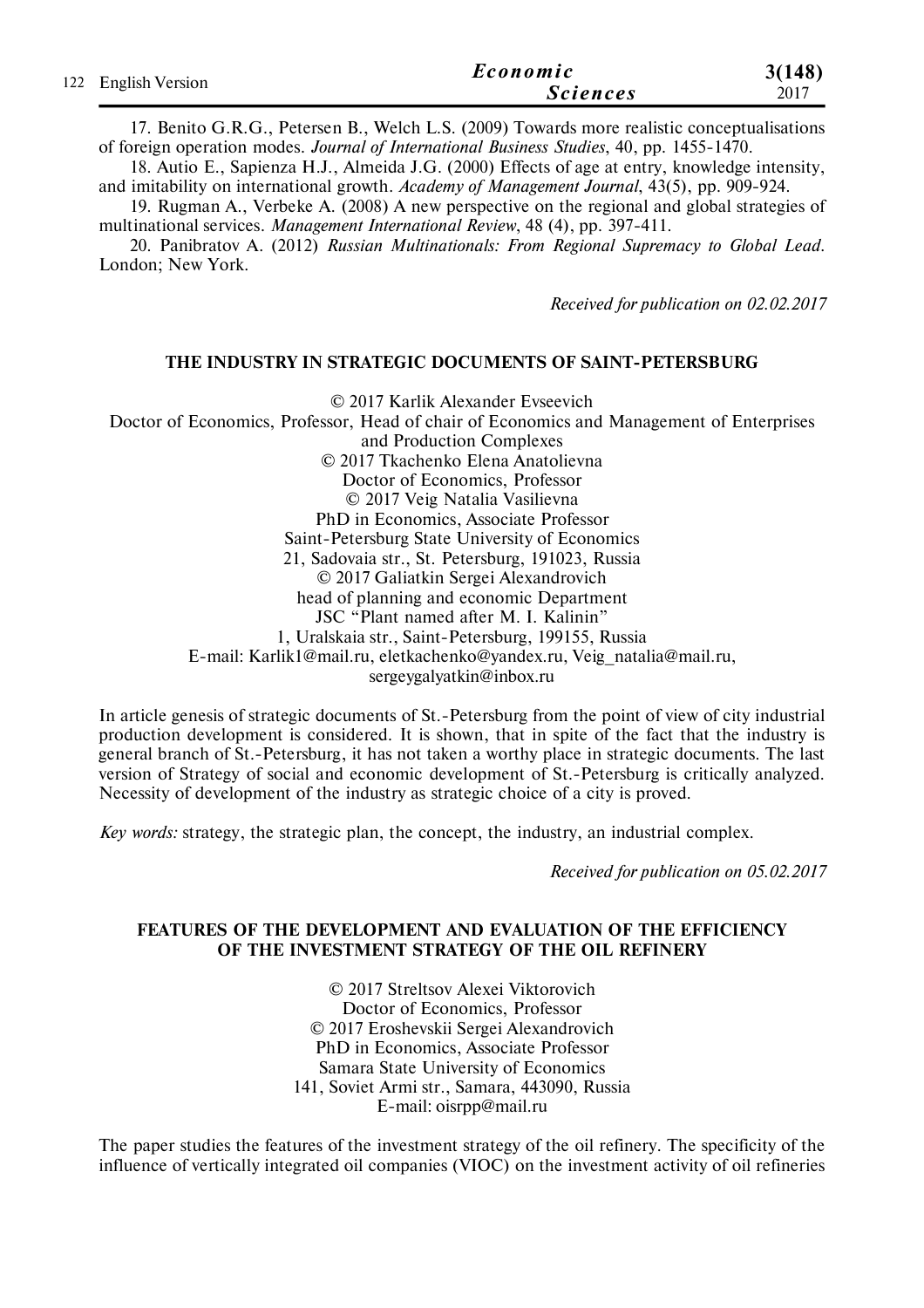| <b>English Version</b> | Economic        | 3(148)<br>$1 \wedge \wedge$ |  |
|------------------------|-----------------|-----------------------------|--|
|                        | <i>Sciences</i> | $1 - 1$<br>2017             |  |

(oil refineries) was studied. The modern characteristics of the influence of the external environment on the development and implementation of investment projects implemented at the refineries that are part of the VINK are revealed. The influence of the economic cycle phases on the characteristics of the refinery's investment strategy is considered. Suggested directions for improving the evaluation of the effectiveness of investment projects developed and implemented in the investment strategy of the refinery.

*Key words:* investment strategy, oil refinery, vertically integrated oil company, investment project, efficiency, investment activity.

At present, the formation of its investment strategy is of great importance for ensuring sustainable development of the oil refinery. It is determined by a set of individual investment projects. Their justification and implementation in the oil refining industry has its own characteristics. The paper identifies three groups of these features and discusses their impact on the characteristics of investment projects. In addition to the industry specific features of oil refining, other factors influence the formation of the investment strategy of the oil refinery. Among them, the influence of the economy's cyclicality, the peculiarities of updating the technical and technological base of the enterprise, was studied. Great value for the enterprise has also a reliable estimation of efficiency of investment strategy. In the work directions of perfection of an estimation of efficiency of the projects entering into an investment strategy of the oil refining enterprise are generated.

#### *References*

1. Streltsov A.V. (2007) Economic growth of the region's industry and its innovation and investment support. Monograph / Federal Agency of education Samara state economic University. Samara.

2. Streltsov A.V., Eroshevskiy S.A., Anikushina M.S. (2011) Features of formation of strategy of a refinery. In: *Problems of improving the organization of production and management by industrial enterprises*: interuniversity collection of scientific papers, 1, рр. 221-228.

3. Mikhailov A.M., Petrov N.A. (2014) The impact of changes in the ratio of production factors on the cyclic processes in the economy. *Issues of Economics and law*, 1, р. 73.

4. Mikhailov A.M. (2014) The problem of the choice of marketing strategies at the corporate level. *Economic Sciences,* 6 (115), р. 89.

*Received for publication on 06.02.2017*

## **EVOLUTIONARY COMPUTATION IN THE TASK OF MANAGEMENT INFORMATION RISKS OF PROTECTED ECONOMIC SYSTEMS**

© 2017 Skliarov Alexei Viktorovich PhD in Engineering Sciences, Associate Professor © 2017 Tishchenko Evgeni Nikolaevich Doctor of Economics, Professor © 2017 Sharypova Tatiana Nikolaevna PhD in Economics © 2017 Efimova Elena Vladimirovna PhD in Economics, Associate Professor Rostov State University of Economic (RINH) 69, B. Sadovaia str., Rostov-on-Don, 344002, Russia E-mail: SAV0701@mail.ru, celt@inbox.ru, TNT72@mail.ru

The management algorithm by information risks of the protected economic systems the information on control object parameters presented in the form of difficult qualitative linguistic descriptions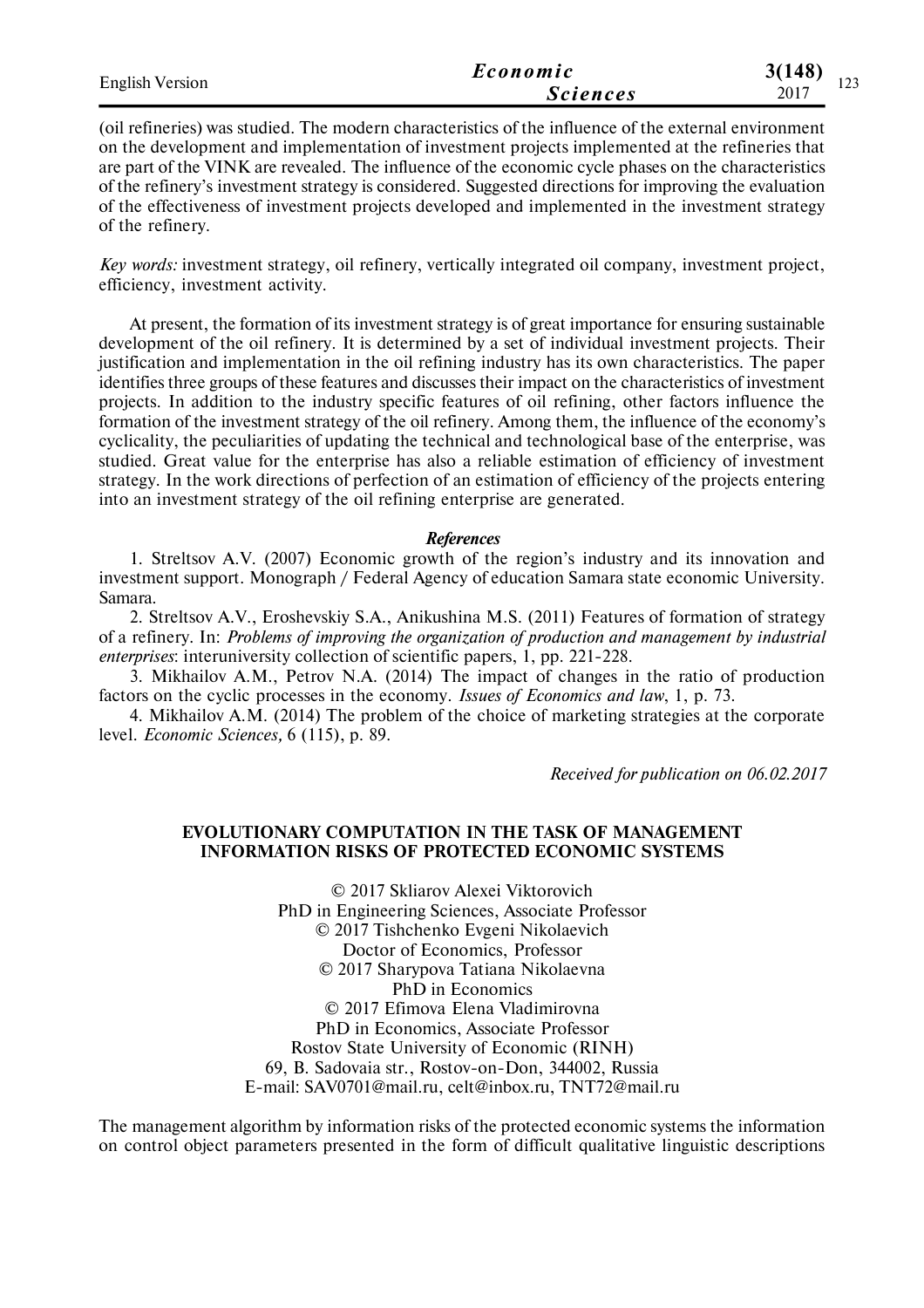| 124 English Version | Economic        | 3(148) |
|---------------------|-----------------|--------|
|                     | <b>Sciences</b> | 2017   |

and the quantitative data at the same time the providing kvaziopimalnykh of estimates of indices of information security of the organization who is based on the formal analogies to methods of natural evolutionary selection, allowing to process heterogeneous is offered.

*Key words:* management of information risks, device of evolutionary computation genetic algorithm, kvaziopimalny estimates.

*Received for publication on 01.02.2017*

## **TECHNO-ECONOMIC PROBLEMS OF NATURAL GAS USING AS A MOTOR FUEL**

© 2017 Karlik Efim Mikhailovich Saint-Petersburg state University of Economics 21, Sadovaia, St. Petersburg, 191023, Russia E-mail: fmkarlik@mail.ru

In the transport sector of the economy, the concept of increasing the efficiency of energy resources is realized by replacing traditional fuels with alternative ones. At the moment, natural gas (CNG, LNG) is considered the most prepared type of fuel among alternatives both in Russia and in the world. The article defines the advantages of natural gas as a motor fuel, as well as the technical and economic problems of its use.

*Key words:* transport sector, energy, motor fuel, natural gas.

*Received for publication on 02.02.2017*

## **MACHINE BUILDING AS A BASIS OF MODERNIZATION OF THE RUSSIAN ECONOMY AND ITS EXPORT CAPACITY GROWTH**

© 2017 Veig Natalia Vasilievna PhD in Economics, Associate Professor © 2017 Golovinov Petr Vladimirovich PhD in Economics Saint-Petersburg State University of Economics 21, Sadovaia str., St. Petersburg, 191023, Russia © 2017 Galiatkin Sergei Alexandrovich head of planning and economic Department JSC "Plant named after M. I. Kalinin" 1, Uralskaia str., Saint-Petersburg, 199155, Russia E-mail: Veig\_natalia@mail.ru, p.golovinov@gmail.com, sergeygalyatkin@inbox.ru

The article discusses the situation with the park of machine tools of industrial enterprises in Russia, shows the general problems of dependence of Russian enterprises on the import of equipment, shows the dynamics of the gradual reduction of machine tools and the increase in depreciation of production assets.

*Key words:* machine building, capital assets, import substitution, accumulated depreciation.

*Received for publication on 04.02.2017*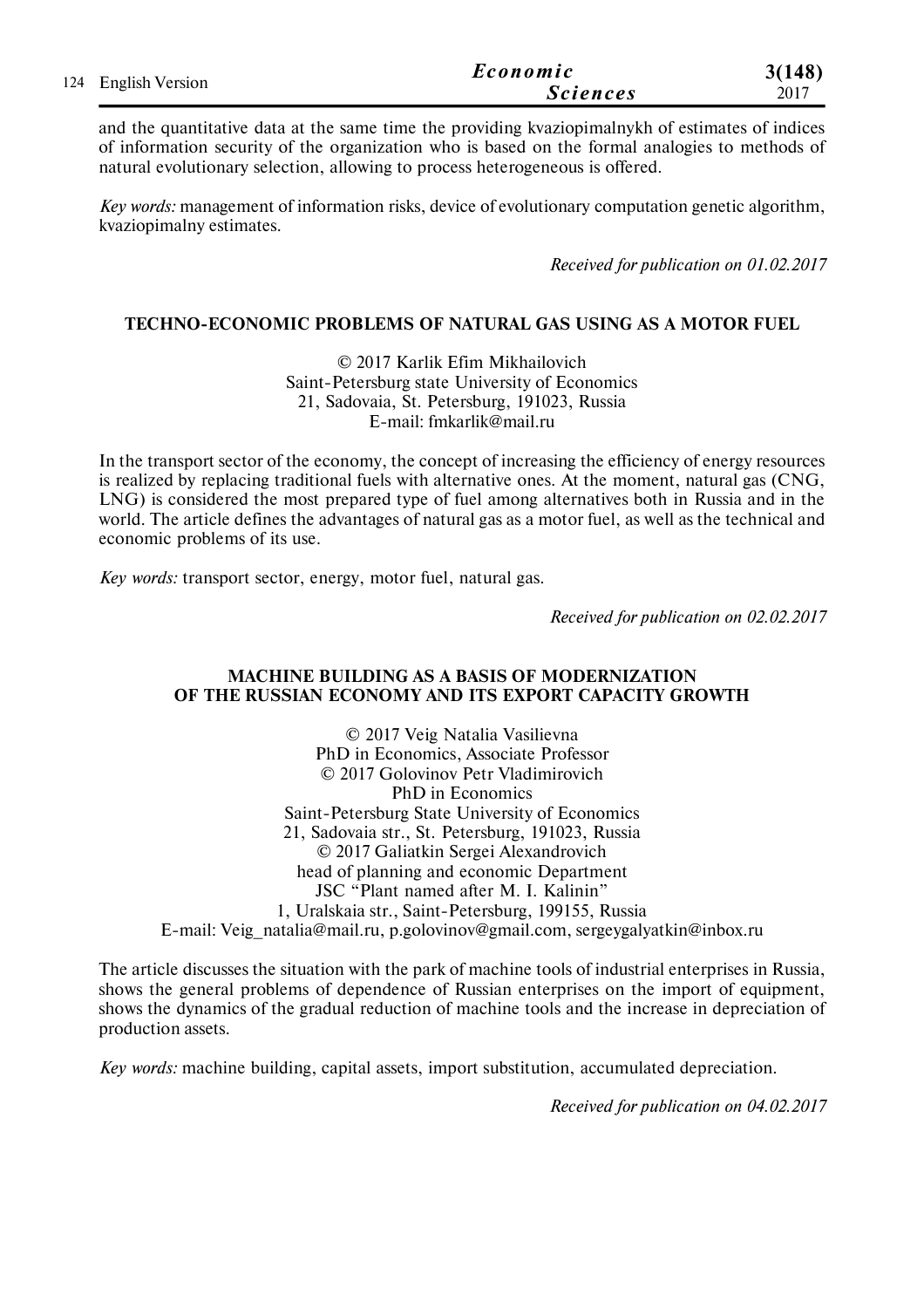| <b>English Version</b> | Economic        | 3(148)<br>۵ د |
|------------------------|-----------------|---------------|
|                        | <i>Sciences</i> | 12J<br>2017   |

## **ACTUAL PROBLEMS OF ATTRACTING AND HIRING COMPETENT STAFF**

© 2017 Blinov Sergei Valerievich Chief Doctor Road Clinical Hospital Samara station open joint-stock company "Russian railways" 12, Agibalova str., Samara, 443041, Russia E-mail: 29.revina@mail.ru

Instability of the market environment makes it difficult not only prospective, but also the current planning of the required competences of human resources. Any organization should provide for measures to retain and attract "valuable" employees, optimize the correlation of external and internal recruitment, formulate criteria and procedure for selection, develop a system of special programs for training and development.

*Key words:* competences, external and internal recruitment, internalization and externalization of employment, closing of vacancies, psychological contract, advantages of qualitative selection, coordination of the position of the applicant and potential employer, an informed decision.

#### *References*

1. The Labor Code of the Russian Federation.

2. Kuzmina N.M. (2016) *Management personnel of the corporation*. Moscow, 245 p.

3. Kuzmina N.M. (2016) *Personnel policy of the corporation*. Moscow, 168 p.

4. Revina S.N., Kuzmina N.M., Blinov S.V. (2016) Economic and legal aspects of improving the motivation system. *Issues of Economics and Law*, 4, pp. 14-19.

5. Revina S.N., Kuzmina N.M., Blinov S.V. (2016) Formation and implementation of a system of key performance indicators and the evaluation of the quality of medical services of the Russian Railways (by the example of the DKB at the Samara station of JSCo RZD). *Economic Sciences*, 6 (139), pp. 20-25.

6. Revina S.N., Kuzmina N.M., Blinov S.V. (2016) Development of a staff motivation system based on the application of key performance indicators (for example, the DKB "at the station of Samara JSC "RZD"). *Economic Sciences*, 6 (139), pp. 29-34.

*Received for publication on 04.02.2017*

## **THE ANALYSIS OF CONCEPT OF PERSONNEL MAINTENANCE AND IMPORTANCE IN AN INDUSTRIAL COMPLEX OF REGION**

© 2017 Korostelev Stepan Mikhailovich Saint-Petersburg State University of Economics 21, Sadovaia str., St. Petersburg, 191023, Russia Assistant to first Vice-Governor of the Leningrad region E-mail: stephann@mail.ru

In article the various points of view on concept of the personnel are offered Maintenance, both from state regulation, and with The parties of business, human resource management services, and also various researchers. The comparative review and the analysis of definitions of concept "personnel maintenance", meeting in scientific sources is presented.

*Key words:* staffing, workforce planning, human resources, human resources, labor.

## *References*

1. DеМаrсо Т., Lister T. (1987) *Реорlwаrе: Рroductive Рrojects аnd Теrms*. New Yоrk, USА.

*Received for publication on 06.02.2017*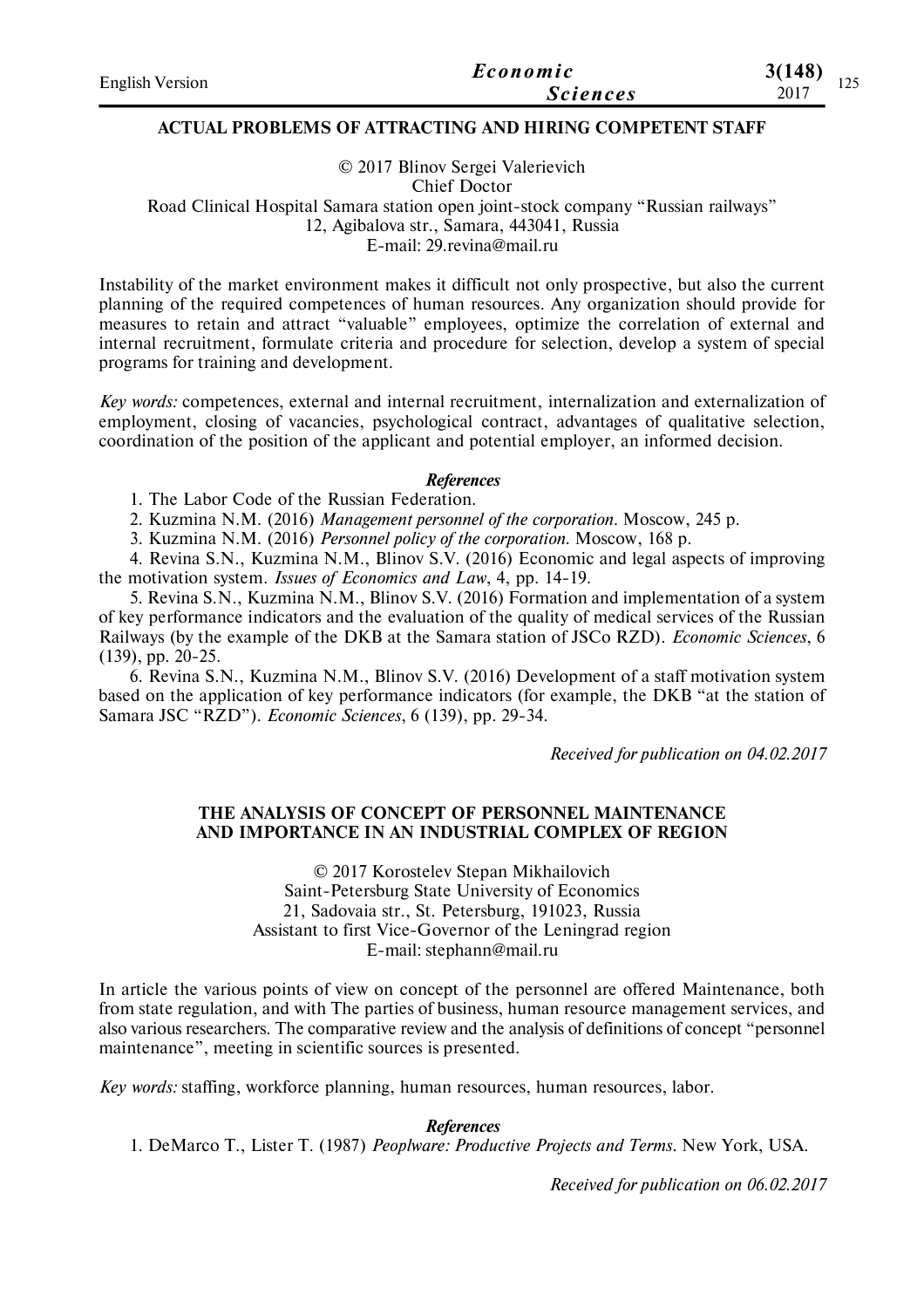|                     | Economic        | 3(148) |
|---------------------|-----------------|--------|
| 126 English Version | <i>Sciences</i> | 2017   |

## **MARKETING TOOL PROVIDING SUSTAINABLE START-UP DEVELOPMENT**

© 2017 Vanicheva Evgenia Alexandrovna Saint-Petersburg State University of Economics 21, Sadovaia str., Saint-Petersburg, 191023, Russia E-mail: 9425440@gmail.com

The article presents the author's methodology for assessing the sustainability of startup development in the Russian market. Criteria for assessing sustainability are formulated. For each of the stage of the life cycle of the start-up (classification according to S. Blank), optimal values of the sustainability criteria are formulated and an optimal sustainability profile is compiled.

*Key words:* start-up, sustainable development, sustainability assessment, start-up life cycle, sustainability profile, marketing tools.

#### *References*

1. Vartanova L.A. (2016) Periodizaciya razvitiya innovacionnoi kompanii [Periodization of the development of an innovative company]. *Perspektivy nauki*, 12 (87), рp. 39-45.

2. Markova V.D. (2013) Marketing c sfere innovacij: klassifikaciya zadach I instrumentov [Marketing in the field of innovations: classification of tasks and tools]. *Voprosy sovremennoi ekonomiki*, 4 (4), рp. 25-37.

3. Sovershaeva S.V. (2014) Ocenka resultativnosti didzital (cifrovyh) maketingovyh kommunikacij [*Evaluation of the effectiveness of digital marketing communications*]. PhD thesis. Saint-Petersburg.

4. Fiyaksel R.E. (2011) Malye innovacionnye predpriyatiya na rannih stadiyah razvitiya: investicionnaya privlekatelnost I vozmozhnosti vzaimodejstviya c regionalnymi institutami [Small innovative enterprises in the early stages of development: investment attractiveness and opportunities for interaction with regional institutions]. *Ekonomika I upravlenie*, 8.

5. Zabelin B.F., Konnikov E.A., Martynov V.I. (2016) Metodika analiza pokazatelej effektivnosti upravleniya proizvodstvennoi sistemoi [Methods for analyzing the performance indicators of the management of the production system]. *Ekonomika I predprinimatelstvo*, 2-1 (67-1), pр.955-958.

*Received for publication on 05.02.2017*

#### **CHARACTERISTIC FEATURES OF PHARMACEUTICAL CLUSTER FORMATION**

© 2017 Khazalia Nino Avtandilovna Saint-Petersburg State University of Economics 21, Sadovaia str., St. Petersburg, 191023, Russia E-mail: ninokhazaliya@gmail.com

The article is devoted to the characteristic features of the pharmaceutical cluster formation. The author reveals the definition of the notion "cluster" in relation to the pharmaceutical field of activity. The structure of the pharmaceutical cluster is analyzed. Particular attention is paid to indicators of the possibility of the cluster formation and development.

*Key words:* cluster, pharmaceutical cluster, pharmaceutical cluster structure, clustering potential, institutional relationships, concentration ratio, government regulation.

The article is devoted to the characteristic features of the pharmaceutical cluster formation. The author reveals the definition of the notion "cluster" in relation to the pharmaceutical field of activity. The structure of the pharmaceutical cluster is analyzed. Particular attention is paid to indicators of the possibility of the cluster formation and development. First, two stages of calculating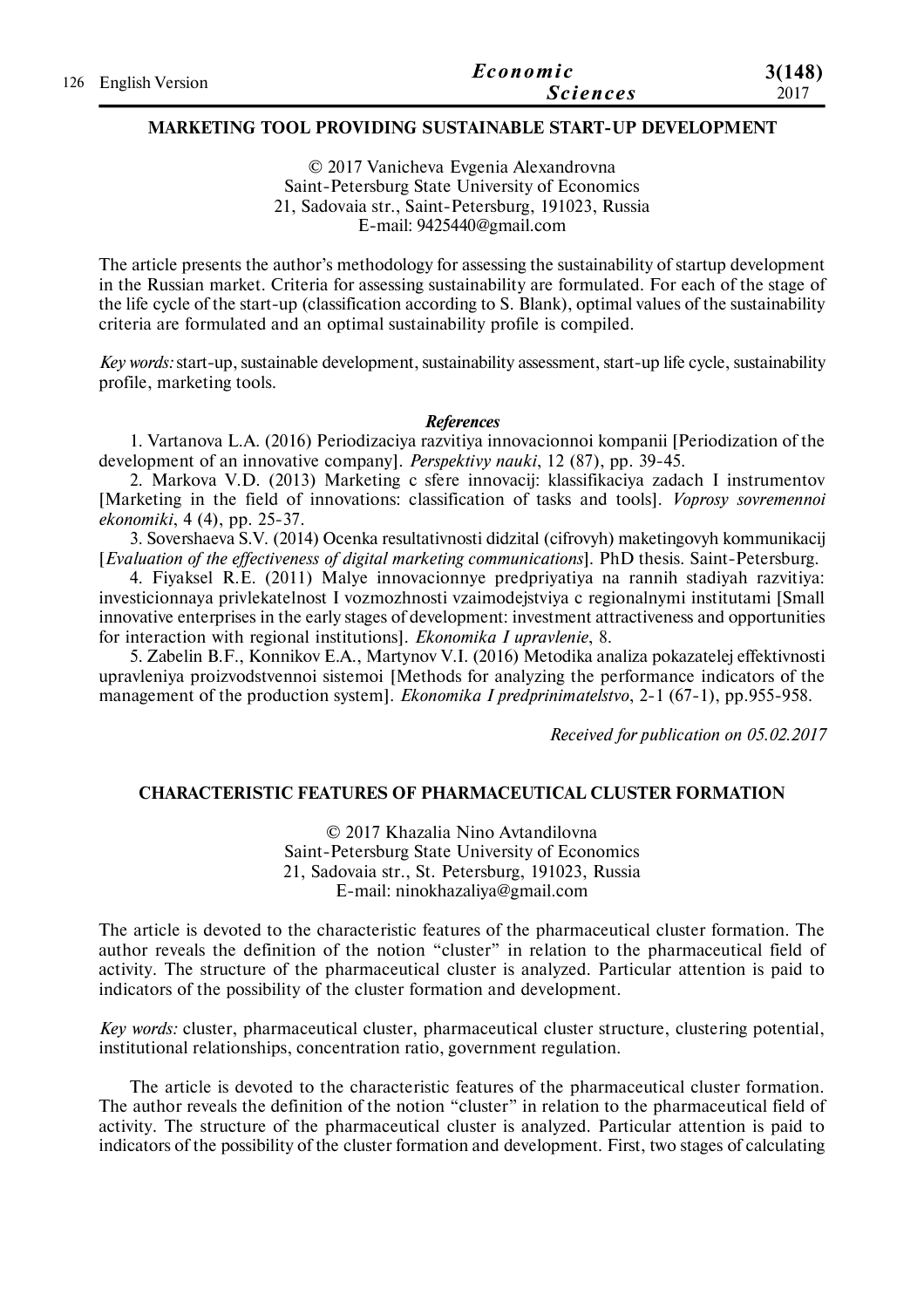| <b>English Version</b> | Economic        | 3(148)<br>1 <sub>2</sub> |  |
|------------------------|-----------------|--------------------------|--|
|                        | <i>Sciences</i> | .<br>2017                |  |

the clustering potential are proposed: a quantitative analysis of competitive stability, including the calculation of the localization coefficient by volume of output, the coefficient of per capita production, the region's specialization rate in the market and the share of imported products sold in the region, and a qualitative analysis of the conditions of competitive stability, including the definition of the availability and composition of the resource base necessary to ensure the competitiveness of the region. Secondly, the importance of the degree of the institutional relationship between the cluster participants is emphasized (strong, medium, weak). Third, attention is focused on the importance of determining the level of concentration of three largest firms (concentration ratio). All this allows to draw a conclusion about the level of the current state of the market from the position of the possibility of the cluster formation.

*References*

1. Porter M. (2000) Location, Competition, and Economic Development: Local Clusters in a Global Economy. *Economic Development Quarterly*, vol. 14.

*Received for publication on 06.02.2017*

# **FINANCE, MONEY CIRCULATION AND CREDIT**

## **TAX ADMINISTRATION: THEORY AND PRACTICE**

© 2017 Basnukaev Musa Shamsudinovich PhD in Economics, Associate Professor, head of Department "Taxes and taxation" Chechen State University 32, Sheripova str., Grozny, Chechen Republic, 364093, Russia leading researcher laboratory of economic research Interdisciplinary scientific research Institute named after Kh.I. Ibragimov of the Russian Academy of Sciences 21A, Staropromyslovsky highway, Grozny, Chechen Republic, 364051, Russia © 2017 Bamataliev Abdul-Vakhit Betersultanovich © 2017 Kerimov Mariam Shakhedovna The Chechen State University 32, Sheripova str., Grozny, Chechen Republic, 364093, Russia E-mail: basnukaev@hotmail.com

In the article the questions of theoretical understanding and practical implementation of tax administration. The practice of tax administration is considered by the example of the tax authorities in the Chechen Republic. A comparative analysis of the activities of the tax authorities of the North Caucasus Federal district.

*Key words:* tax administration, taxes and taxation, budgets, tax accounting, tax control, tax authority, Chechen Republic, North Caucasus Federal district.

*Received for publication on 03.02.2017*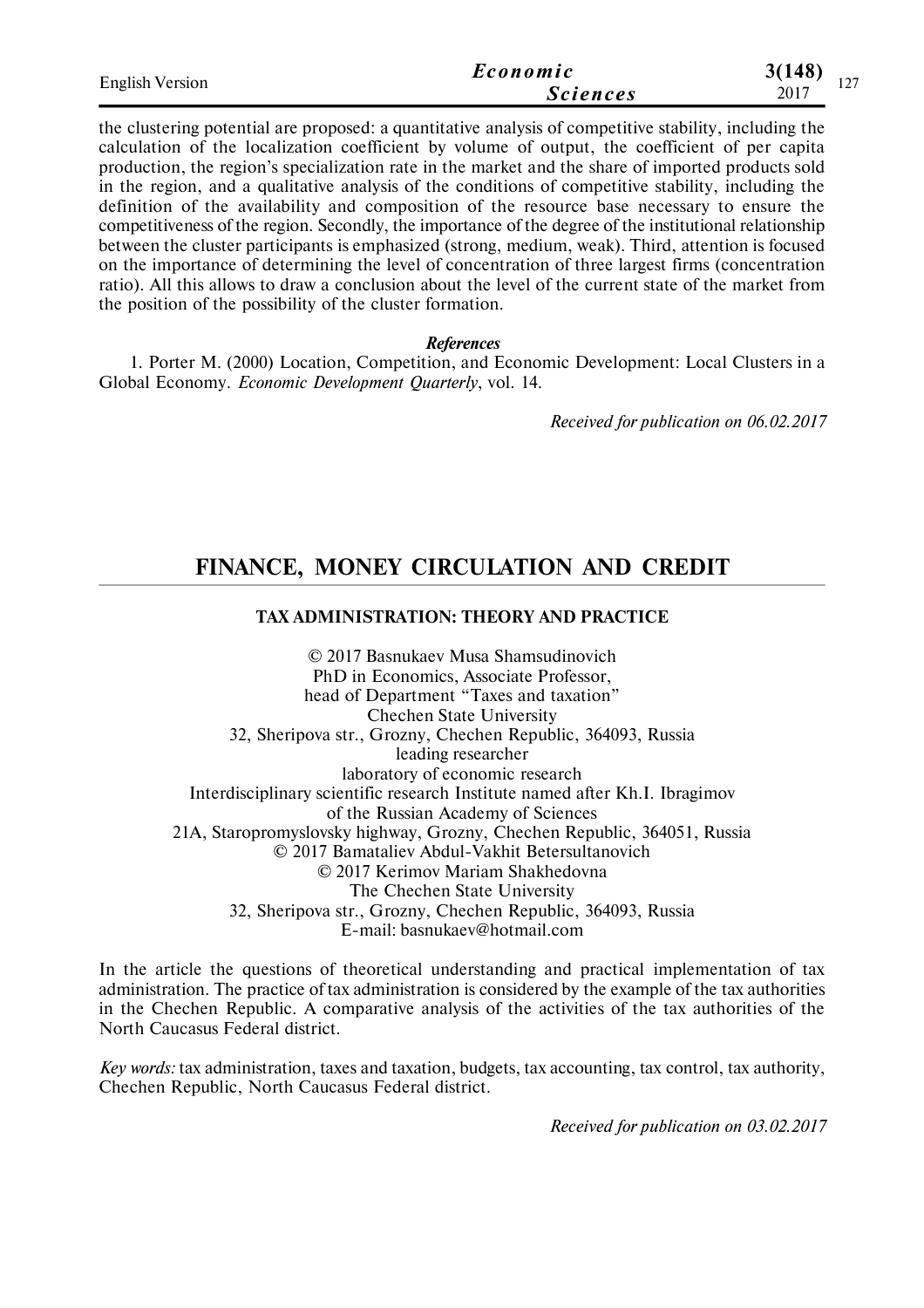|                     | Economic        | 3(148) |
|---------------------|-----------------|--------|
| 128 English Version | <b>Sciences</b> | 2017   |
|                     |                 |        |

## **ASCENDING SCALE OF INCOME TAX: AN ASSESSMENT OF TAX CONSEQUENCES FOR THE PAYER**

© 2017 Kulikova Irina Vladimirovna PhD in Economics, Associate Professor of Economics and Finance Department © 2017 Chernykh Anton Alexandrovich PhD in Economics, Head of Economics and Finance Department Altai Branch of the Academy of National Economy and Public Administration 187, Partizanskaia str., Barnaul, Altai Krai, 656008, Russia © 2017 Vorobiova Viktoria Vladimirovna PhD in Economics, Associate Professor, Associate Professor of Economics and Finance Department Altai State University 61, Lenina str., Barnaul, Altai Krai, 656049, Russia E-mail: irenkulikova\_82@mail.ru, antony.chernykh@yandex.ru

In this article features of the system of the taxation of the personal income of citizens existing in the Russian Federation are considered. Need of restoration of an ascending scale of income tax is proved. The ascending four-stage scale of the taxation depending on level of income of the natural person in relation to the minimum wage allowing to distribute more evenly a tax burden between taxpayers with the different level of the income is developed and approved.

*Key words:* taxes, income, income tax, ascending scale of the taxation, minimum wage, tax rates, bills.

*Received for publication on 06.02.2017*

## **THE LEGAL FRAMEWORK OF INDIRECT TAXATION IN RUSSIAN FEDERATION**

© 2017 Zemtsov Anatoli Anatolievich Doctor of Economics, Professor, Head of the Department of Finance and Accounting © 2017 Nikulina Olga Mikhailovna PhD in Economics, Associate Professor of Finance and Accounting Department Tomsk State University 36, prospect Lenina, Tomsk, 634050, Russia E-mail: olganikulyonok@yandex.ru

This article discusses legal aspects of indirect taxation. We are talking about the confirmation and delimitation of the concepts "media tax" and the taxpayer and arising in connection with this mechanisms to protect the rights of taxpayers themselves.

*Key words:* indirect taxation, taxpayer, tax, media tax, value added tax, excise duties.

*The most dangerous thing that exists in our country is high indirect taxes. Acts as radiation: people half his income pays the state and did not know not much given, no - one.* A.A. Auzan

The urgency of the problem is not contested in the current conditions of development. The article deals with the organizational and legal aspects of indirect taxation, as well as the confirmation and delineation of the terms "tax bearer" and the taxpayer, and with regard to their protection of the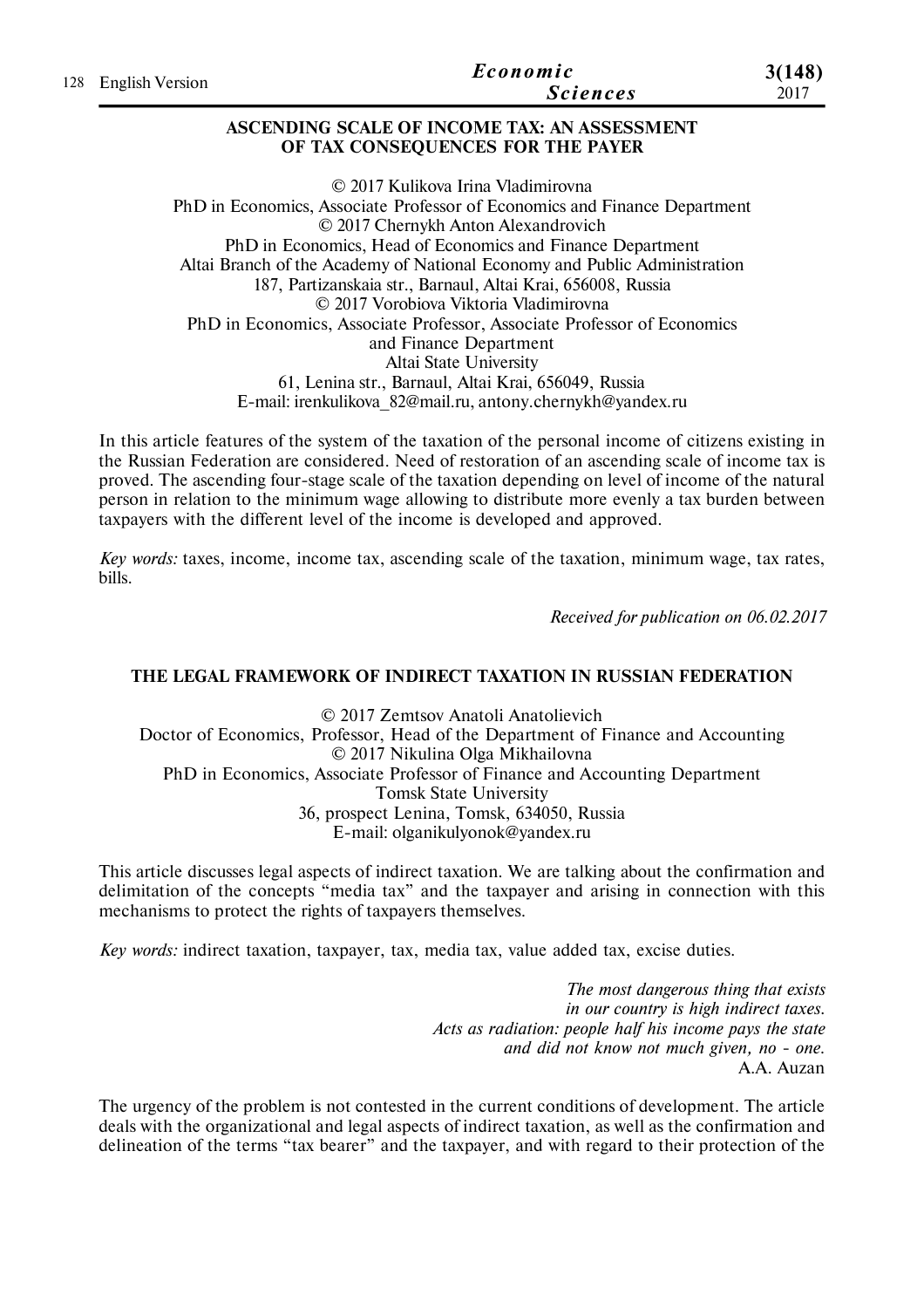| <b>English Version</b> | Economic        | 3(148)<br>170 |
|------------------------|-----------------|---------------|
|                        | <i>Sciences</i> | ▪∠ノ<br>2017   |

rights of taxpayers. In the process of research, the prevalence of tax legislation in the Russian Federation as part of the tax burden is proved by analyzing and clarifying the main definitions of tax legislation. Therefore a separate variant of the Tax code of indirect taxation.

#### *References*

1. Tax code of the Russian Federation : Feder. the act of 05.08. 2000  $\Box$  117-FZ (as amended on 15.02.2016). *Consultant Plus*.

2. Auzan A. (2016) Begins to smell stagnant. *Vedomosti*, June 9.

3. Barulin S.V., Barulin E.V. (2012) The paradoxes of the taxation system in Russia. *Finance and credit*, 12 (492), рр. 15-23.

4. Busse R. (2017) A Unique work of Russian, namely tax. *Finance*, 2, рр. 23-27.

5. Zapolskiy S.V. (2010) *Theory of financial law: scientific essays*. Moscow, р. 309.

6. Kobzar-Frolova M.N., Bogdanov D.V. (2016) Institute of protection of rights and legitimate interests of the taxpayer as of the phenomenon of tax law. *Financial Law*, 2, рр. 22-26.

7. Musgrave R.A., Musgrave P.B. (2009) Public Finance: theory and practice. Moscow, 716 p.

8. Tax systems of foreign countries (1997) : Textbook for universities. Ed. V.G. Kniazev, D.G. Blueberries. 2nd ed. Rev. and extra. Moscow, 191 p.

9. Nikulina O.M. (2017) Reflection of multilateralism tax relations in the approaches to determining tax. *Economic Sciences*, 2, рр. 68-72.

*Received for publication on 03.02.2017*

## **QUESTIONS OF IMPROVEMENT OF THE INCOME TAXATION IN THE RUSSIAN FEDERATION**

© 2017 Chernykh Anton Alexandrovich PhD in Economics, Head of Economics and Finance Department © 2017 Kulikova Irina Vladimirovna PhD in Economics, Associate Professor of Economics and Finance Department Altai Branch of the Academy of National Economy and Public Administration 187, Partizanskaia str., Barnaul, Altai Krai, 656008, Russia © 2017 Vorobiova Viktoria Vladimirovna PhD in Economics, Associate Professor, Associate Professor of Economics and Finance Department Altai State University 61, Lenina str., Barnaul, Altai Krai, 656049, Russia E-mail: irenkulikova\_82@mail.ru, antony.chernykh@yandex.ru

In article the main directions of improvement of the taxation of the personal income are considered. In particular, the ascending scale of the taxation allowing to distribute more evenly a tax burden between taxpayers is offered and approved.

*Key words:* taxes, income, income tax, ascending scale of the taxation, minimum wage, tax rates, bills.

*Received for publication on 06.02.2017*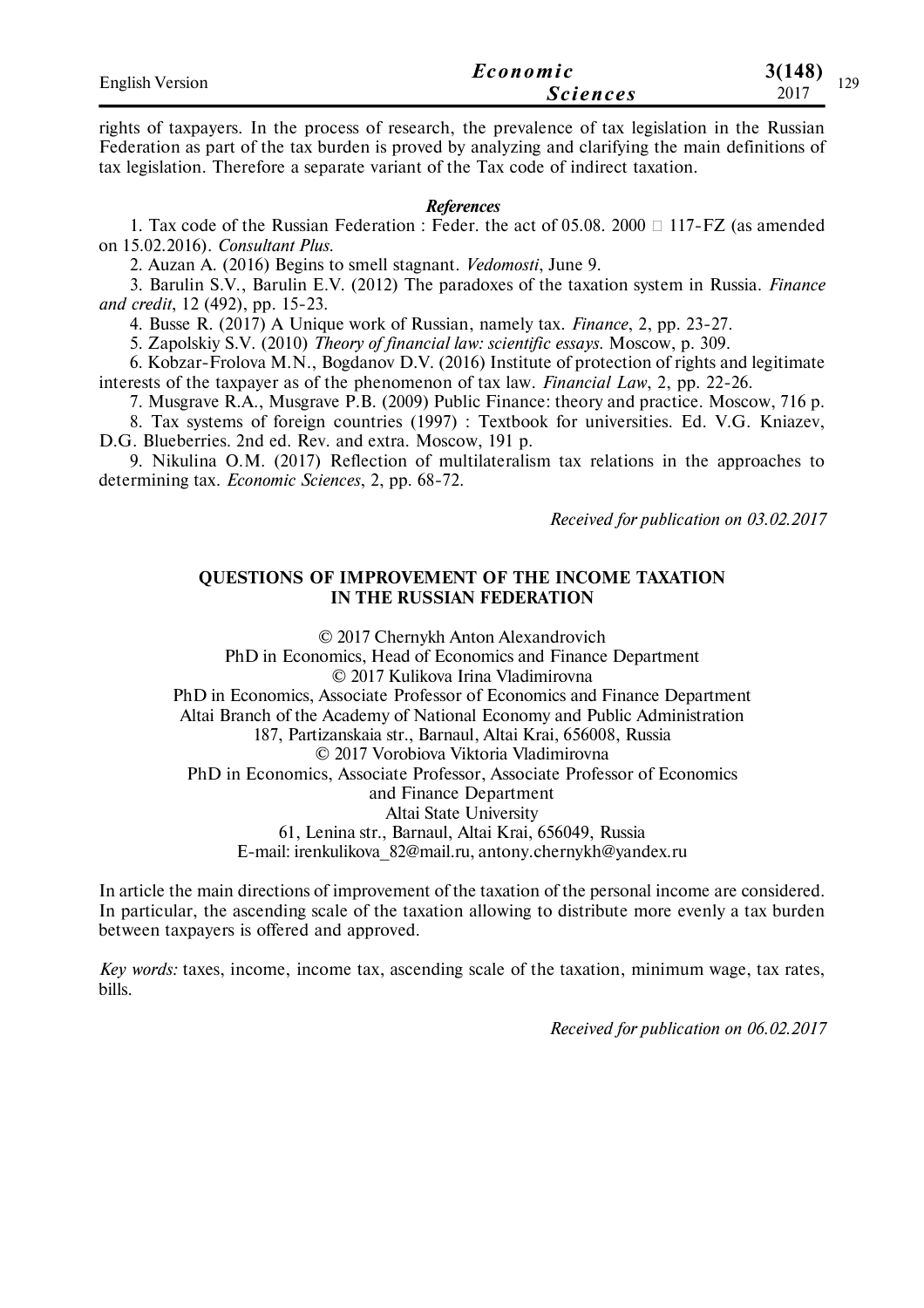|  | 130 English Version | Economic        | 3(148) |
|--|---------------------|-----------------|--------|
|  |                     | <i>Sciences</i> | 2017   |

## **THE ROLE OF POPULTION INCOMES IN THE FINANCING OF REAL INVESTMENT IN THE REPUBLIC OF BELARUS**

© 2017 Kievich Alexander Vladimirovich Doctor of Economics, Professor of Department of Economics and Finance enterprises and industries International Banking Institute 60, Nevski prospect, Saint-Petersburg, 190000, Russia © 2017 Bukhtik Marina Igorevna PhD in Economics, Associate Professor of Department of Finance © 2017 Koipash Dmitri Alexandrovich Polessky State University 21, Dneprovskoi Flotillii str., Pinsk, Republic of Belarus, 225710, Russia E-mail: a.v.kievich@yandex.ru, buhtik84@mail.ru, dmitry.koypash@yandex.ru

The article studies the essence and structure of the financial potential of the population of Republic of Belarus, identified the importance of the population incomes at the financing of real investment, as well as a model of the influence of population incomes on the volume of real investments.

*Key words:* incomes of the population, investments, sources of financing real investments.

## *References*

1. Investment (gross fixed) / Economy / Country comparison on 1st January 2014 / Date portal IndexMundi. 2017. Available from: http://www.indexmundi.com/g/r.aspx?v=142.

2. Indicator: Investment (% of GDP) / Data Source: International Monetary Fund (IMF) / Economy Watch. 2017. Available from: http://www.economywatch.com/economic-statistics/ economic-indicators/Investment\_Percentage\_of\_GDP.

*Received for publication on 02.02.2017*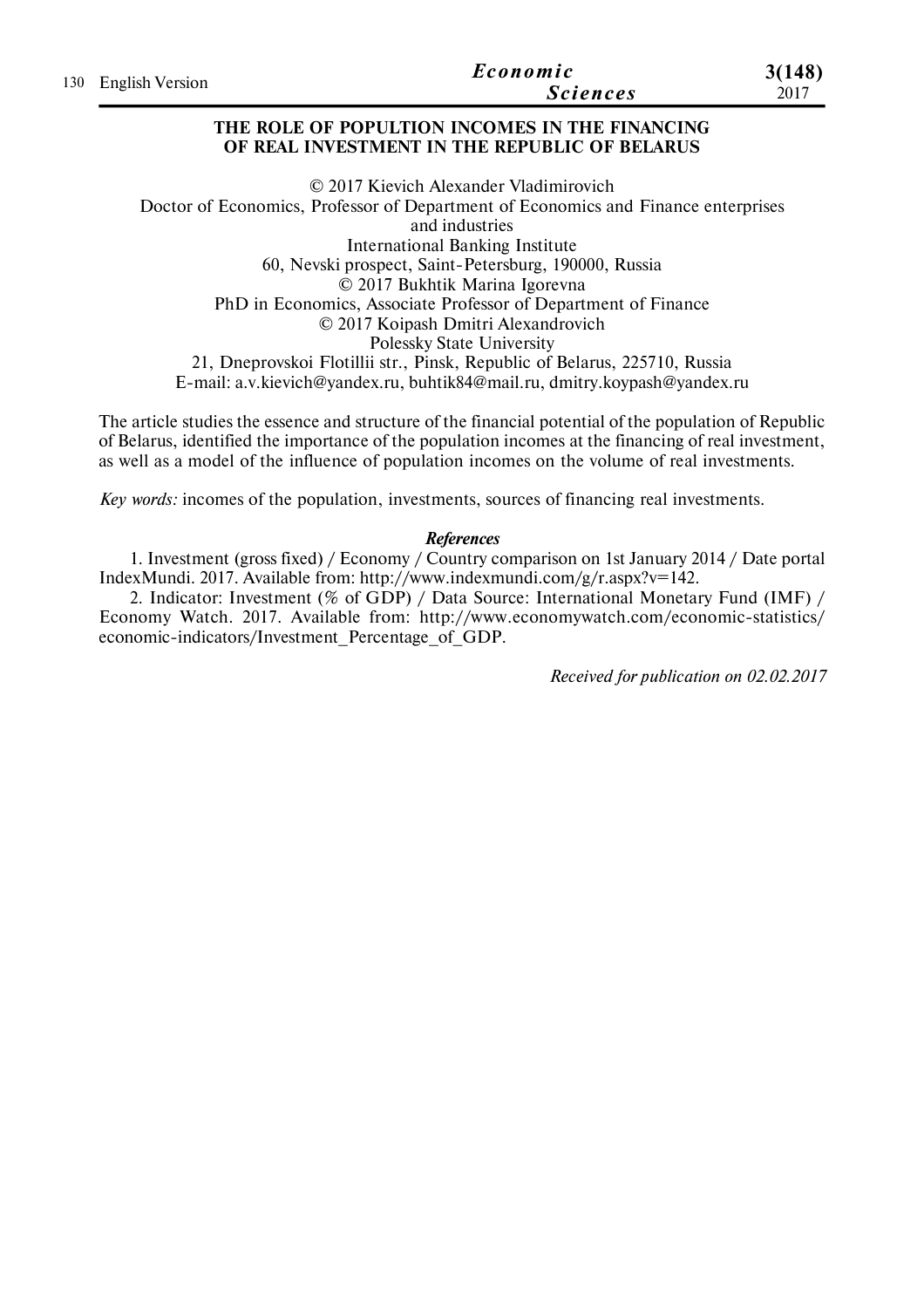| <b>English Version</b> | Economic        | 3(148)      |
|------------------------|-----------------|-------------|
|                        | <b>Sciences</b> | 171<br>2017 |

#### **THE DEVELOPMENT OF TOOLS FOR ASSESSMENT OF FINANCIAL INNOVATION OF COMMERCIAL ORGANIZATIONS IN THEIR FINANCIAL ANALYSIS**

© 2017 Manuilenko Victoria Valerievna Doctor of Economics, Associate Professor, Professor of Finance and Credit Department North-Caucasus Federal University 1, Pushkin str., Stavropol, 355009, Russia © 2017 Mishchenko Andrei Alexandrovich PhD in Economics, General Director The limited liability company Anda Technology 8, Iunosti str., Zelenograd, Moscow, 124482, Russia © 2017 Bigdai Olga Borisovna Doctor of Economics, Associate Professor, Professor, rector Stavropol University 8, Iunosti str., Zelenograd, Moscow, 124482, Russia © 2017 Mishchenko Irina Sergeevna PhD in Economics Moscow banking College of Central Bank of the Russian Federation 23, Signalinyi proezd, Moscow, 127273, Russia © 2017 Sobchenko Natalia Vladimirovna PhD in Economics Stavropol State Agrarian University 12, Zootechnicheski pereulok, Stavropol, 355017, Russia © 2017 Sadovskaia Tatiana Andreevna PhD in Economics, Associate Professor of the Department of Finance and Credit Don State Technical University 1, Gagarin square, Rostov-on-Don, 344000, Russia © 2017 Narozhnaia Galina Alexeevna PhD in Economics, Associate Professor, Head of Management Department © 2017 Ivancha Nikolai Viktorovich Stavropol University 8, Iunosti str., Zelenograd, Moscow, 124482, Russia E-mail: vika-mv@mail.ru, andrewmish@mail.ru, i.mishchenko@yandex.ru, sadtan@list.ru, kafedra.menedzhment.stu@mail.ru

In a study in order to ensure objective assessment of financial innovation of commercial organizations developed an alternative tool of its assessment, involving a synergy in the system of financial analysis formalized evaluation methods, tools provided by the federal monitoring of innovative activity and the introduction of special evaluation sponsored financial innovation indicators.

*Key words:* financial analysis, financial evaluation, innovation, tools.

In the ever-changing operation of Russian organizations formalized assessment of their possible conditions innovation, based on the federal toolkit observation innovation and regularly changing are limited in the direction of improvement of the Oslo Manual. In a study in order to ensure objective assessment of financial innovation of commercial organizations developed an alternative tool of its assessment, involving a synergy in the system of financial analysis formalized evaluation methods, tools provided by the federal monitoring of innovative activity and the introduction of special evaluation sponsored financial innovation indicators. The basic directions of use of evaluation results in the financial analysis system, obtained through the implementation of alternative tools assess financial innovation of commercial organizations: identification of factors, untapped reserves and growth opportunities of financial and innovation, a comprehensive assessment of its condition, including assessment of strategies, forming basis of the financial and innovation policy and other commercial organizations.

*Received for publication on 02.02.2017*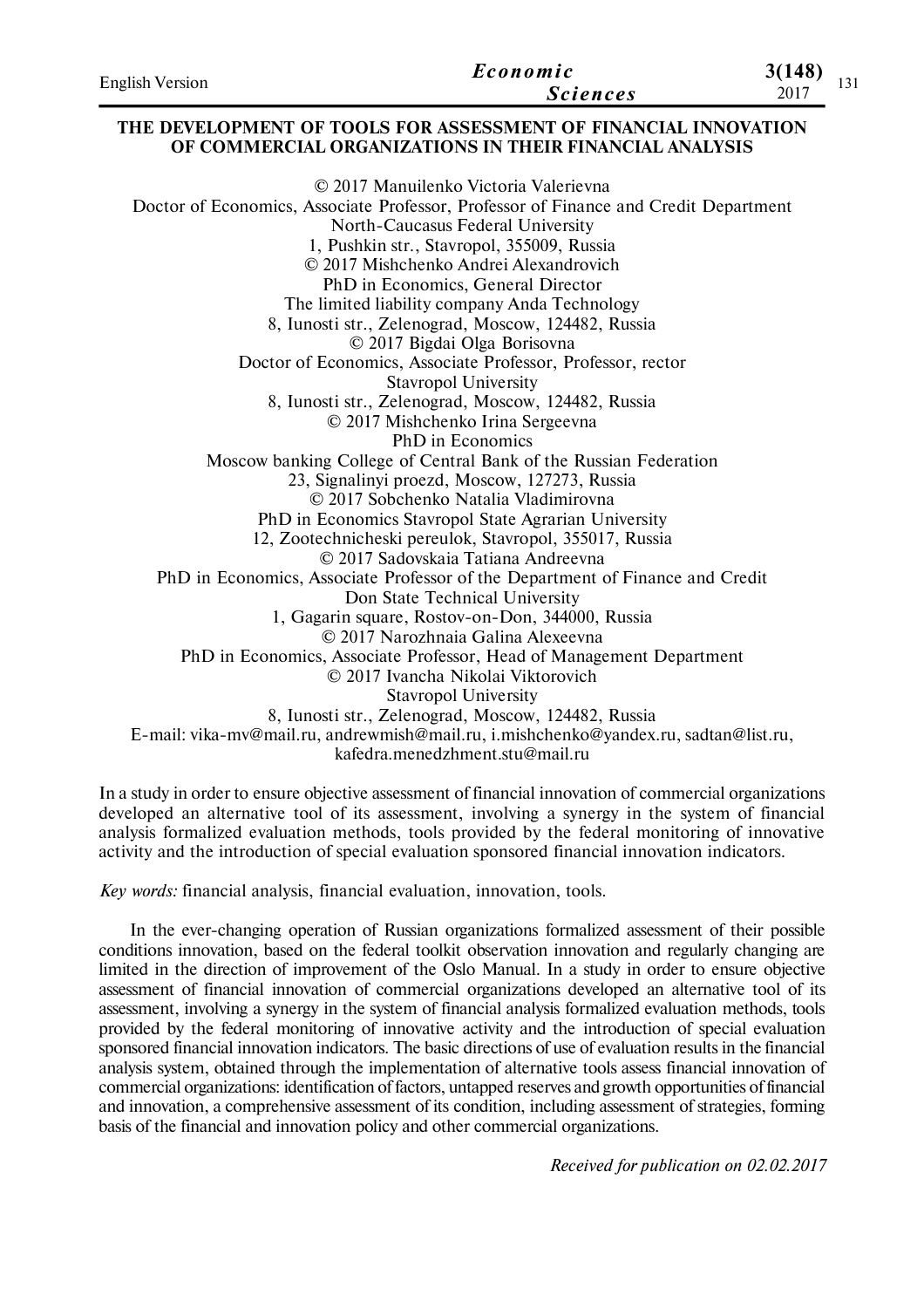# **BOOK KEEPING, STATISTICS**

## **ACCOUNTING OF FORMATION AND USE RESERVES OF FORTHCOMING EXPENSES**

© 2017 Kliauster Aliona Viktorovna Khakas State University named after N.F. Katanova 92, Lenina str., Abakan, Republic of Khakassia, 655017, Russia E-mail: klauster2008@rambler.ru

The methodology for calculating the reserve of future expenses based on the classification characteristics of reserves is considered, which, unlike existing ones, allows to more accurately justify the amount of the reserve within the current accounting legislation.

*Key words:* reserve of forthcoming expenses, reserve for production costs for preparatory works in connection with the seasonal nature of production, provision for other expenses, materiality, rationality requirement.

The requirements of the current regulatory acts do not regulate the procedure for forming reserves for future expenses, therefore, the reserve of forthcoming expenses can not be objectively assessed with an external verification of the reliability of reporting. In this regard, it is necessary in the organizations of the road construction industry to develop their own way of determining the amount of deductions to the reserves of future expenses in order to distribute expenses evenly throughout the year, in order to avoid sharp spikes in the cost of road works.

In order to clarify the methodology for determining the amount of reserves of future expenses, the author proposes a calculation of the reserve for production costs for preparatory work in connection with the seasonal nature of production and the reserve of other costs for road construction organizations based on the available facts of the economic life of organizations, allocated reserves in organizations and Current legislation.

Calculation of the reserve, you can generate in accordance with the actual costs incurred for the preparatory work and other costs of the past period, that is, for the 12 preceding months. These data contain summary estimated costs. The interest rate of the reserve was proposed to be established in accordance with the accepted level of materiality prescribed in the accounting policy of the organization.

Thus, the amount of the reserve is determined by the author in accordance with the available facts of economic life and the established level of materiality, which corresponds to the current legislation and does not contradict the principle of rationality. The calculation process is simple and does not require additional investments or re-qualification of the accountant.

#### *References*

1. Accounting regulation Accounting policies of the PBU 1/2008 organization of 06.10.2008 No. 106n.

2. The Code of the Russian Federation on Administrative Offenses of 30.12.2001 N 195-FZ.

3. The provisions on accounting "Estimated liabilities, contingent liabilities and contingent assets" (PBU 8/2010), approved by Order of the Ministry of Finance of the Russian Federation of  $13.12.10 \square 167n$ .

4. Chart of accounts for the accounting of financial and economic activities of organizations and instructions for the application of the chart of accounts: approved. Order of the Ministry of Finance of the Russian Federation of October 31, 2000. No. 94n.

5. Regulations on Accounting "Expenditures of Organizations" (PBU 10/99): approved by. Order of the Ministry of Finance of the Russian Federation of May 6, 1999 No. 33n.

*Received for publication on 03.02.2017*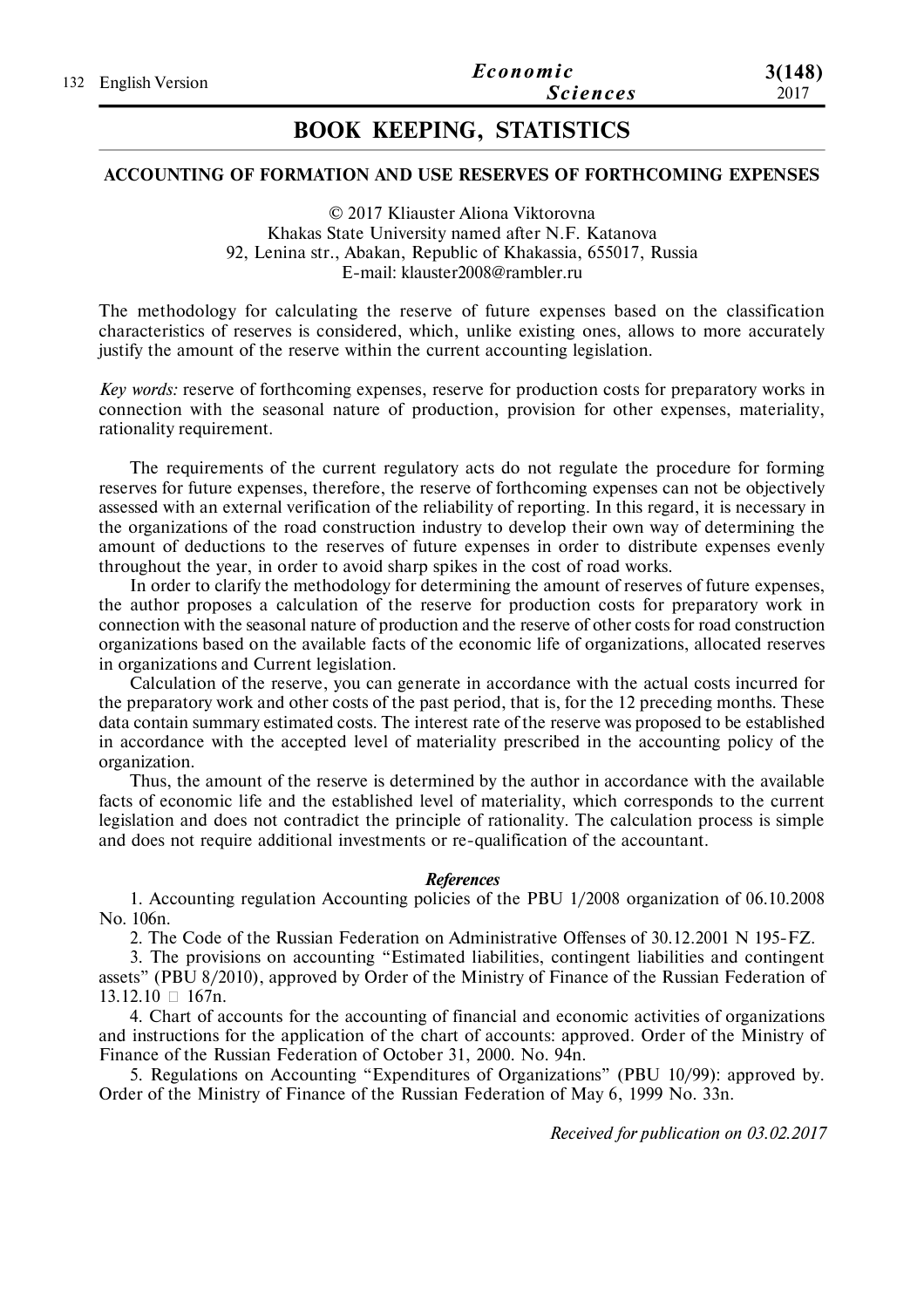# **WORLD ECONOMY**

## **TRANSNATIONAL CORPORATIONS AS SUBJECTS OF GEO-ECONOMICS**

© 2017 Konina Natalia Iurievna, Doctor of Economics, Head of Management, Marketing and Foreign Economic Operations Department Moscow State University of International Relations of the Ministry of Foreign Affairs of Russian Federation 76, prospect Vernadskogo, Moscow, 119454, Russia E-mail: nkonina777@gmail.com

The rapidly changing geoeconomic landscape represents a combination of challenges and opportunities of new balance of forces between the centers of power and influence, the emergence and growing activity of new subjects of geo-economics, the growing role of external factors. In globalized sectors there are transnational networks dominated by the largest TNCs. The spatial factor and national boundaries are less important for TNCs.

*Key words:* geoeconomics, globalization, geo-economic landscape, transnational corporations, geoeconomic interests, technological revolution.

*References*

1. Bremmer I. (2010) *The end of the free market: who wins the war between states and corporations?* New York.

2. Ohmae K. (2005) *The Next Global Stage: Challenges and Opportunities in Our Borderless World*. New York.

*Received for publication on 05.02.2017*

## **MONITORING OF INNOVATION AND INVESTMENT POTENTIAL OF THE REPUBLIC OF KOREA AS AN ECONOMIC PARTNER OF RUSSIA**

© 2017 Atiukov Igor Gennadievich Russian University of Friendship of Peoples 6, Miklukho-Maklaia str., Moscow, 117198, Russia E-mail: oet2004@yandex.ru

The study determined that at the present stage of development of the world economy one of the most important trends is the dynamic growth of foreign direct investment due to the global processes associated with economic integration. As the analysis has shown, the history of the development of export-import relations between Russia and the Republic of Korea consists of about thirty years. Thus, it should be noted that despite the possibility of, political and economic interests and the existing potential of Russian-Korean innovation and investment cooperation achieved significant results. Thus, the aim of the study is to identify promising opportunities to improve, first of all, investment and scientific-technical cooperation of the Russian-South Korean trade turnover.

*Key words:* foreign direct investment, technological development, innovations, investment climate, foreign trade turnover, trade balance, export, import.